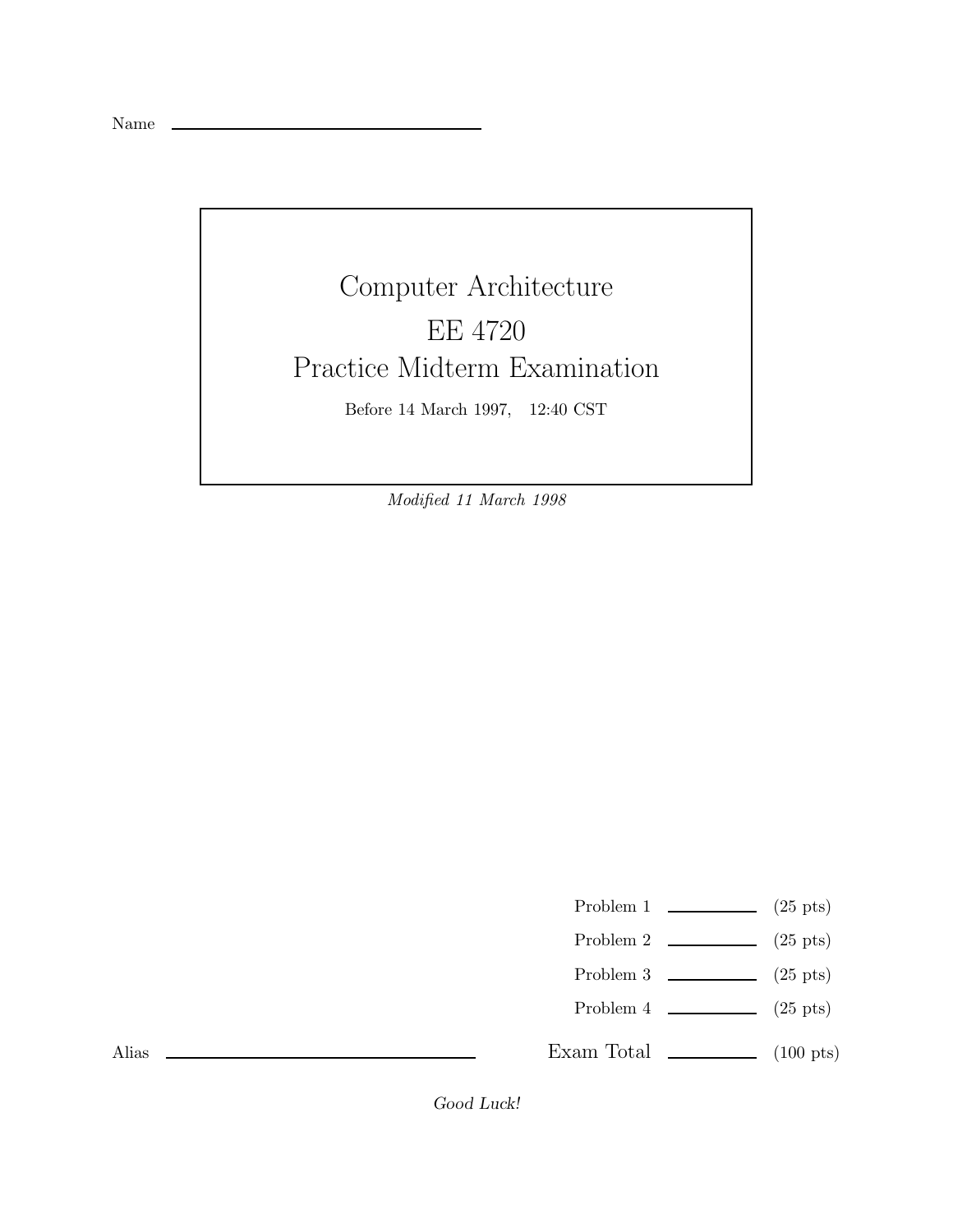Problem 1: Consider a new instruction, addbi (add big immediate). This instruction adds the contents of two registers plus a 32-bit immediate. For example,

addbi r1, r2, r3, #123 ! r1 = r2 + r3 + 123 (a 32-bit constant).

The instruction is coded using two words, the first word is coded the same way as an add instruction, except the opcode is different. The second word contains the 32-bit immediate.

(a) Show how the DLX pipeline could be modified to implement addbi.



(b) Show the pipeline execution diagram for the following fragment (which includes addbi), running on a pipeline with register bypassing.

lw r2, 10(r8) addbi r1, r2, r3, #123456 ! r1 = r2 + r3 + 123456 (a 32-bit constant). sub r1, r5, #456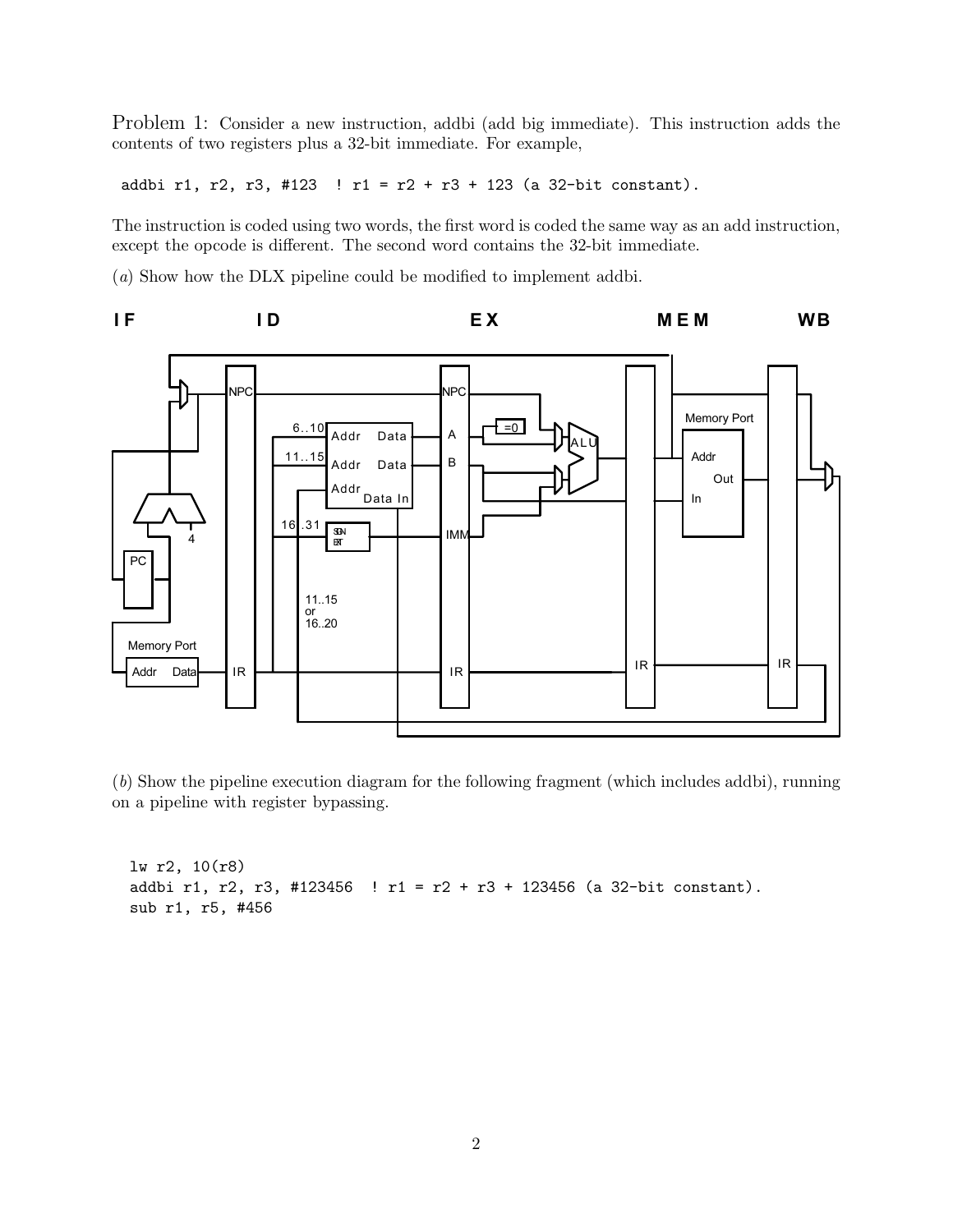Problem 2: Branches in a processor implementation generate stalls as indicated below:

Predicted taken, not taken, stall 1 cycle. Predicted taken, taken, stall 2 cycles. Predicted not taken, not taken, stall 0 cycles. Predicted not taken, taken, stall 4 cycles.

Other control-transfer instructions (e.g., jumps) stall 2 cycles. No other instructions generate stall cycles. The system has a pipeline depth a five.

Consider a benchmark consisting of 1,000,000 instructions, in which 10% are branches and 5% are other control-transfer instructions. Seventy percent of the branches are taken.

(a) Suppose the hardware is designed based on the predicted outcome of all branches being the same. (That is, either all branches are predicted taken, or all branches are predicted not taken.) Compute the CPI and execution time (in cycles) for each choice, and indicate which prediction choice is better.

(b) Compute the CPI and execution time for the system assuming perfect branch prediction.

(c) Compute the CPI and execution time for a system in which 80% of branches are correctly predicted. The prediction accuracy is the same for taken and non-taken branches.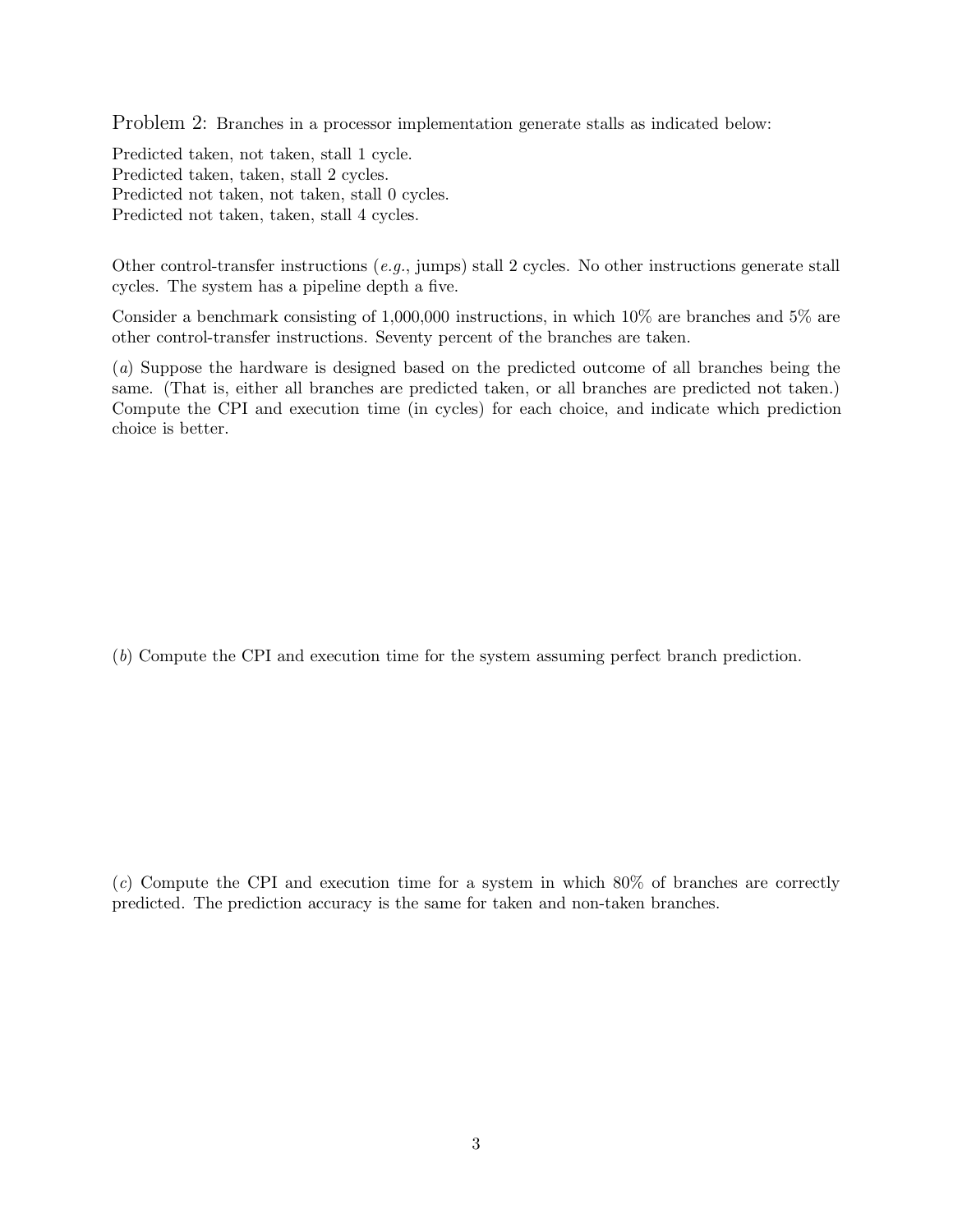Problem 3: Consider an ISA which features variable-size integers in which integer operands can vary from 1 bit to 256 bits. Thus an add instruction might specify that a 30-bit quantity is to be added to a two-bit quantity and stored as a 32-bit result. The system has 32 registers.

(a) Assuming all registers can hold the largest size integer, devise an instruction format for threeregister arithmetic instructions using such variable size integers.

(b) Instead of assuming large registers, suppose that there is a fixed amount of register storage which can be divided into a small number of large registers, large number of small registers, or any mixture of sizes no larger than 256 bits. For example, 2048 bits could be addressed as 32 64-bit registers, 2048 1-bit registers, 8 256-bit registers, 4 256-bit registers plus 4 128-bit registers plus 512 1-bit registers, etc. For such a register configuration, devise an instruction format for three-register arithmetic instructions using such variable-size integers.